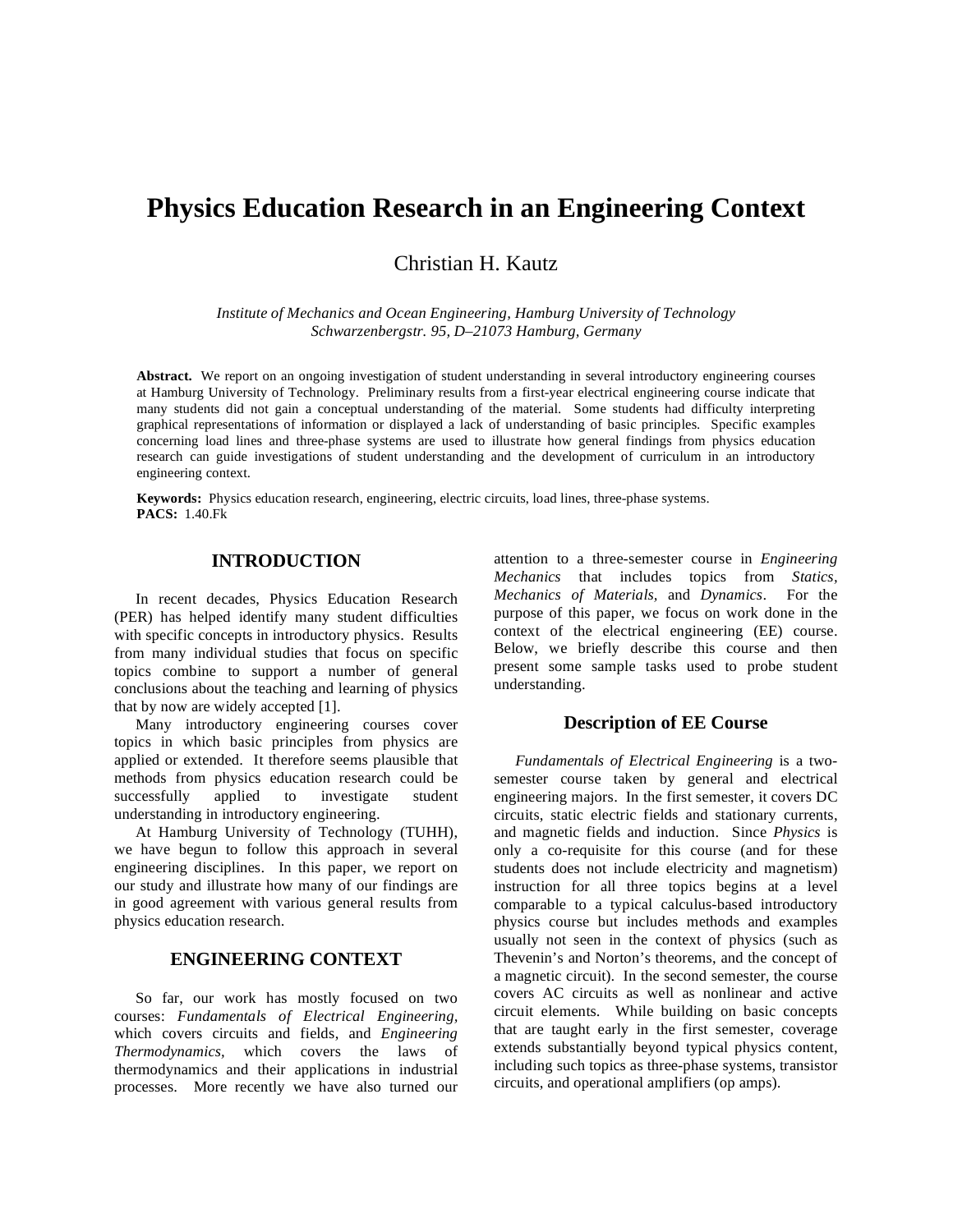

**FIGURE 1.** Circuit diagram and base-current characteristic included in the examination problem on transistor circuits.

The course has an enrolment of about 150 students and follows a format that is frequently found at German engineering institutions. Three hours of lectures each week are supplemented by two hours of small-group recitation sections. Although the audience includes a considerable number of foreign students, the language of instruction (and of all the questions posed as part of this study) is German. Examinations take place during lecture-free time periods at the end of each semester. Since students who do not pass may re-take the exam two more times after subsequent semesters, the cohort of students taking a particular exam may include students who attended classes one or two years earlier. This situation severely limits the changes that can be made to the course at one time. Moreover, it complicates the task of determining whether a particular modification to the course has had any effect on student learning.

## **Tasks for Probing Student Understanding**

To probe student conceptual understanding, we use non-graded quizzes, examination tasks (including standard quantitative problems and qualitative questions) and multiple-choice questions asked during lecture ("clicker questions"). Below we describe two sample examination questions from the second semester of *Fundamentals of Electrical Engineering* and briefly outline a solution in each case.

## *Sample examination questions from second-semester electrical engineering course*

One of the questions presented students with a circuit diagram for a simple transistor circuit and a graph of the base-current characteristic  $(I_B \text{ vs. } V_{BE})$  as shown in Fig. 1. Among other tasks, students were asked to determine graphically the operating point of the transistor. This task required them to use the circuit data in the problem to draw a load line and then

find its intersection with the given characteristic curve. The load line, which is a graphical representation of the current-voltage relationship in the base-emitter junction imposed by the circuit external to the transistor, can be found by applying Kirchhoff's voltage law (and Ohm's law for  $R_B$ ). Although there is an algorithm that can be used, a conceptual understanding of simple DC circuits is helpful to arrive at the answer.



**FIGURE 2.** Circuit diagram for three-phase network and blueprint for Norton equivalent as given in the problem.

Another question that we used in our study concerned the three-phase circuit shown in Fig. 2. The three impedances  $(\underline{Z}_1, \underline{Z}_2, \underline{Z}_3)$  were of equal magnitude but different phase angle (i.e., one was purely resistive while the others had inductive or capacitive parts). Students were first asked to draw the phasors (vectors in the complex plane used to represent sinusoidally time-dependent quantities) for the three source voltages  $(V_1, V_2, V_3)$  in a diagram containing the line voltages  $(\underline{V}_{12}, \underline{V}_{23}, \underline{V}_{31})$ . Next, the Thevenin and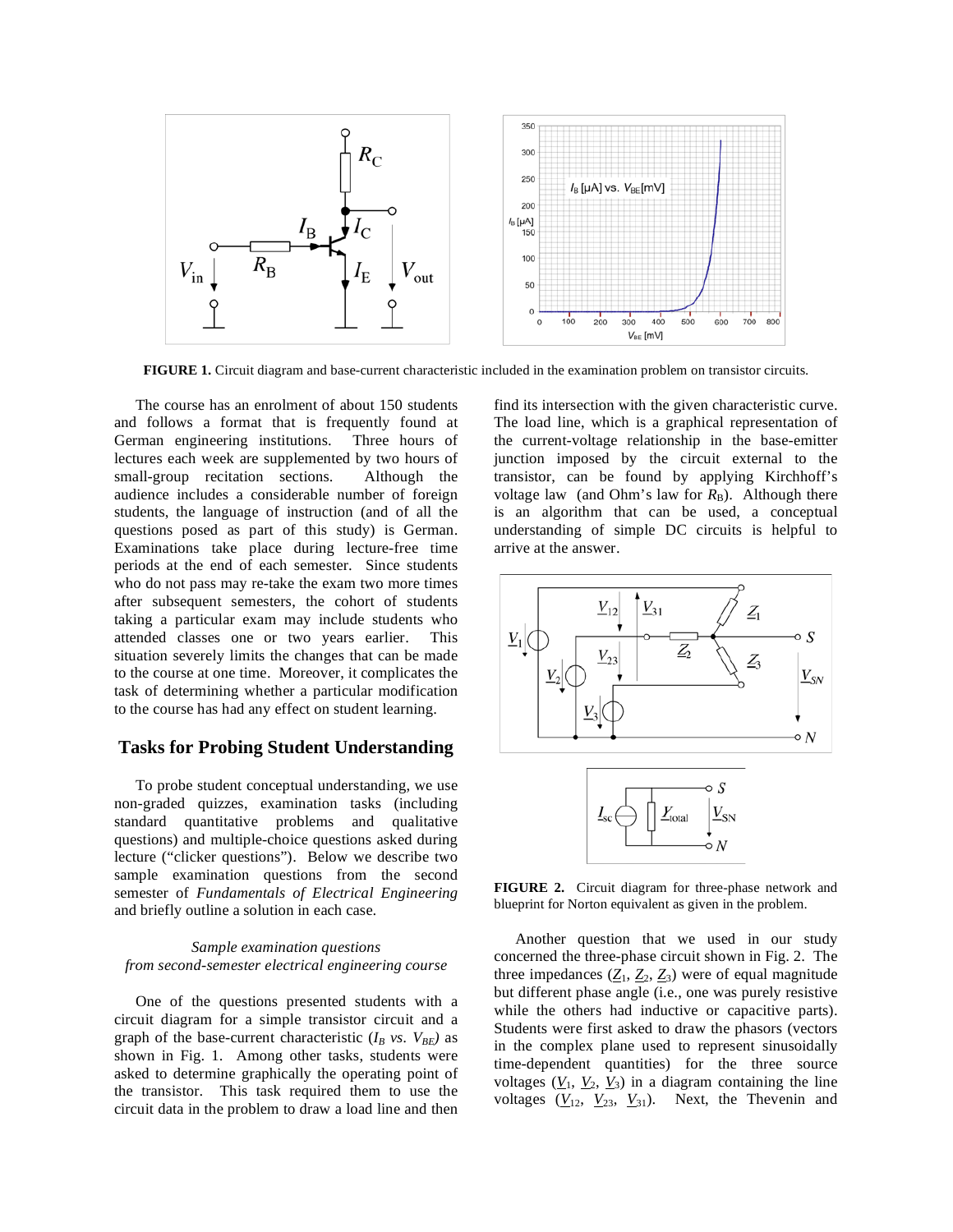Norton equivalents were to be found (i.e., the total impedance or admittance, the short-circuit current, and the open-circuit voltage needed to be determined for a given set of terminals). Finally, students were asked if the currents through the three load impedances would change if the terminals *SN* were short-circuited.

A correct answer required students to perform the following steps: draw three phasors at 120° angles that would correctly combine to form the given line voltages  $(\underline{V}_{12} = \underline{V}_1 - \underline{V}_2)$ , combine impedances in parallel, graphically or algebraically add (complex) currents, and apply the AC equivalent of Ohm's law. To answer the final task, students did not have to use any of their answers to the preceding parts. Instead, they only needed to recognize that the three load impedances are not identical, and that as a result their currents would not add to zero if *SN* were shortcircuited.

## **RESULTS**

Many of the patterns of reasoning and student difficulties that we have observed in these courses so far mirror well established results in PER. Similarly, common strategies for helping students overcome typical difficulties in physics seem to have a good chance at being successful in engineering as well.

# **General Findings from** *PER* **Relevant to Engineering Contexts**

Research in physics education has led to a number of general conclusions about student understanding for which evidence can be found in student responses to questions from various areas of physics. While these generalizations are now common knowledge in physics education (and are therefore stated here without reference to specific sources), it is interesting to note that many of them seem to be valid for introductory engineering as well. Moreover, these ideas seem to have affected instruction in engineering to a much lesser degree than in physics.

#### *Failure To Form Conceptual Models*

When the examination question on the transistor circuit in Fig. 1 was first administered to about 150 students, about 60% of them did not even attempt to draw a load line (and, in most cases, then failed to answer any of the subsequent parts of this question). On a similar question given after modified instruction in the following year, about 10% of the students drew "load lines" with a positive slope. We interpret this as resulting from the students' failure to develop a qualitative understanding of the relationship

represented by the load line, such as "Increased load current results in greater voltage drop across internal resistance, thus leading to smaller terminal voltage."

This conceptual model had not been very strongly emphasized in the course. After deriving the load line equation and pointing out the relevance of the opencircuit voltage and short-circuit current, the lecturer presented three examples in some detail but did not make any additional effort to help students develop the kind of qualitative understanding stipulated above. The results suggest, however, that for many students this development is unlikely to happen spontaneously.

## *Difficulty Interpreting and Applying Graphical Representations of Information*

In their responses to the examination question on the three-phase circuit in Fig. 2 about 15% of the students drew circuit symbols for sources or loads on their arrows in the phasor diagram. This observation suggests that a number of students in the course still fail to distinguish between two different (but frequently used) graphical representations at the time of the final exam. Moreover, virtually none of the students (less than 2%) attempted a graphical solution for finding the total admittance or the short circuit current. Students also did not use diagrams to plan or check their algebraic solutions.

As has been shown in various contexts in physics, students often have difficulty interpreting graphical representations of information. Students tend to avoid graphical means of solving problems even when these may be simpler or faster than alternative methods. Finally, relating graphical and algebraic representations of the same information to each other (as would be necessary in order to use one method for checking a solution obtained by the other) seems to present a particular challenge to many students.

#### *Lack of Understanding of Basic Ideas and Principles*

About 15% of the students taking the examination that included the three-phase circuit question arrived at incorrect results for the total admittance of the circuit due to difficulties with basic ideas in circuit analysis. These included confusion between series and parallel connections, a failure to distinguish between impedance and its inverse (admittance), and incorrect application of Ohm's law. Another 10% of the students inappropriately added the three source voltages (which always add to zero due to their phase relationship) and then concluded that the short-circuit current would be zero. It is likely that these students had not yet mastered the distinction between current and voltage, which would include an understanding of when either type of quantity can be added.